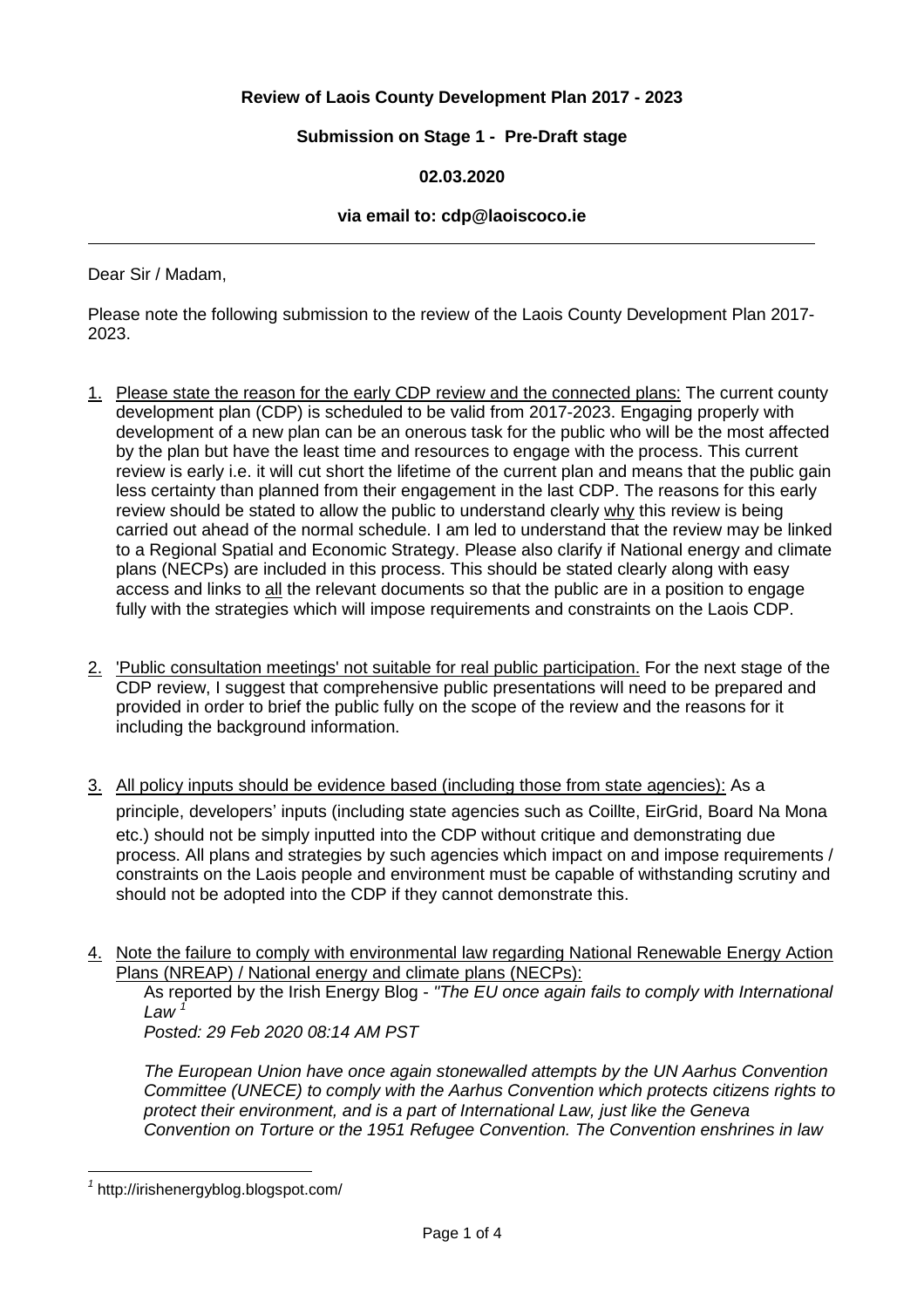*the rights of citizens to public participation, public access to information and access to justice in environmental matters. In 2017, it was found that the EU denied these rights to citizens when Member States such as Ireland prepared their Renewable Action Plans in 2010 (NREAPs), plans which had a serious impact on the environment. Since Member States are now preparing new Renewable Action Plans (NECPs), the Committee has switched it's focus on to them to ensure compliance. Essentially, the Committee is acting as a watchdog for the EU, and the EU is not happy.*

*Regarding the evaluation by the Party concerned of member States*' *2010 NREAPs, the Committee already made clear in its report on decision V/9g to the sixth session of the Meeting of the Parties that the information provided by the Party concerned in that intersessional period did not satisfy the requirements of the last sentence of paragraph 3 of decision V/9g.*

*The Committee stressed the need for the Party concerned to address these points. The Party concerned has to date failed to do so. The Committee reiterates its serious concern that, despite having been explicitly invited to do so in the Committee*'*s first progress review, the Party concerned in its second progress report has still not yet replied to the questions put to it in the Committee*'*s second progress review on decision V/9g in the last intersessional period.*

*The Committee regrets the lack of engagement by the Party concerned on this issue.*

*However, since a proper regulatory framework or clear instructions for implementing article 7 with respect to the NREAPs was never, and upon the NECPs*' *supersession of the NECPs, now never will be, put in place by the Party concerned, there will remain no proper framework or clear instructions for any public participation on the NREAPs to be evaluated against. The Committee thus considers it would be futile for the Committee to spend further time on reviewing the manner in the Party concerned evaluates NREAPs and more expedient to instead focus its review on the evaluation of the Party concerned of the member States*'*post-2020 NECPs. The Committee underlines that it expects considerably better engagement from the Party concerned moving forward than that it has provided with respect to the evaluation of member States*' *2010 NREAPs.*

*The Committee reiterates its serious concern that, despite having been explicitly invited to do so in the Committee*'*s first progress review, the Party concerned in its second progress*

*report has still not yet replied to the questions put to it in the Committee*'*s second progress review on decision V/9g in the last intersessional period. The Committee regrets the lack of engagement by the Party concerned on this issue.*

*Essentially when the European Union wants to implement it's plan, it will do it even when its in defiance of International Law. And still we in Ireland wonder why the UK would ever want to leave such an institution.*

*Thanks to Pat Swords for the update and all his hard work in this case."*

5. Laois - Kilkenny reinforcement Project represents a litany of failures of every participating state agency. The project has complaints accepted by both the EU and UN ACCC against noncompliance with environmental and human rights laws.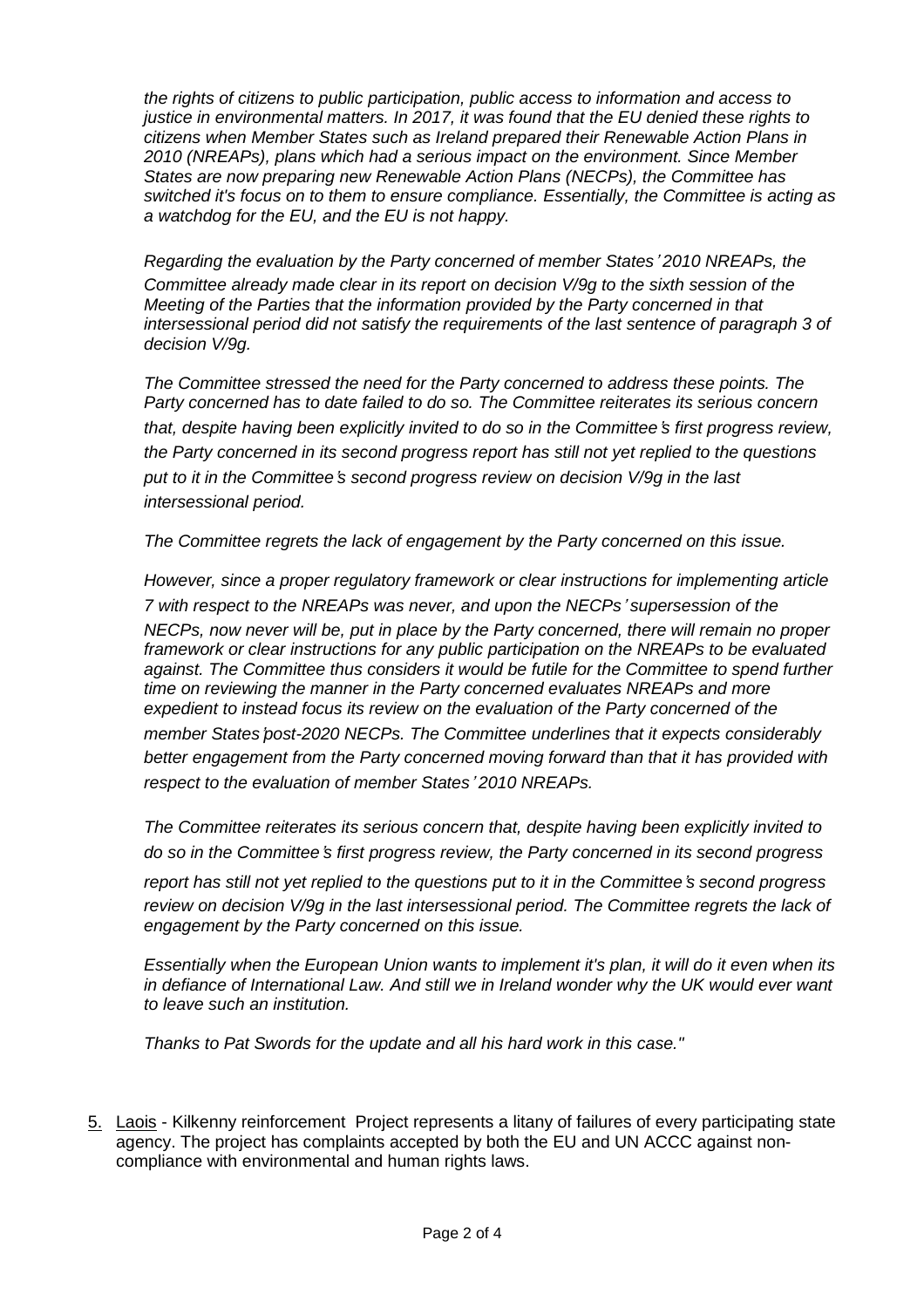6. Apply the precautionary principle as a core principle within the CDP to safeguard health and environment from harmful Emissions (in particular Noise / EMF): The updated CDP should apply the precautionary principle to restrict the proliferation of Noise and EMF's which are demonstrated risks to health and the environment i.e.

## 6.1 *Wireless and cell phone radiation are clear threats to health and the environment:*

As reported by Professor Tom Butler of UCC*,* a huge body of research provides clear evidence of the significant threats to children's health from wifi routers and cellular masts<sup>2</sup> "*Children*'*s health is at risk from everyday wireless digital technologies. Why? The past 15 years witnessed the proliferation of near-field microwave Radio Frequency Radiation (RFR) devices in the home, school and society. However, far-field RFR from Wifi routers and 2, 3, 4 and 5G cellular telecommunications antennae, also pose significant risks. The cumulative body of research, which includes scientific findings from laboratory experiments and epidemiological studies, provides clear evidence of the threats to children*'*s health and wellbeing.1 In light of this, the prestigious American Academy of Pediatrics (AAP) issued specific recommendations to reduce wireless and cell phone exposure to children in order*

*to mitigate the risk of ill-health. However, this may not be sufficient give the findings of several recent studies.*"

…"*Thus, the weight of objective scientific evidence has always indicated significant risks to human health*—*these risks are magnified significantly where children are concerned. The problem is that because of the commercial and economic value of wireless technology (est. > \$2 trillion) and the risk of litigation, the industry ["captured"](https://ethics.harvard.edu/files/center-for-ethics/files/capturedagency_alster.pdf) regulatory agencies, engaged in [disinformation](https://www.thenation.com/article/how-big-wireless-made-us-think-that-cell-phones-are-safe-a-special-investigation/) and [manipulated](https://www.thenation.com/article/how-big-wireless-made-us-think-that-cell-phones-are-safe-a-special-investigation/) the press and was responsible for the [institutional](https://today.law.harvard.edu/at-center-for-ethics-event-cell-phone-radiation-and-institutional-corruption-addressed-video/) [corruption](https://today.law.harvard.edu/at-center-for-ethics-event-cell-phone-radiation-and-institutional-corruption-addressed-video/) of scientists, their universities, and governments.*

*The net result is that humans are unknowingly exposed to health risks that governments should have prevented in the first place. The economic stakes and related health risks have risen significantly with the emergence of 5G*."…

"*In 2018, the criterion of [causation](https://www.ncbi.nlm.nih.gov/pubmed/20947872) where brain and heart tumours are concerned, was clearly and unambiguously met when the final [report](https://www.niehs.nih.gov/health/materials/cell_phone_radiofrequency_radiation_studies_508.pdf.) of a 10-year \$30m comprehensive study by the US National Institute of [Environmental](https://ntp.niehs.nih.gov/) Health Sciences' National Toxicology [Program](https://ntp.niehs.nih.gov/) (NTP) was released. This study confirmed that RFR from Smartphones caused cancer in animals and this is just the latest in a long line of experimental research studies to confirm this link. That is the "clear [evidence"](https://ec.europa.eu/health/scientific_committees/emerging/docs/scenihr_o_041.pdf) that the EU's Scientific [Committee](https://ec.europa.eu/health/scientific_committees/emerging_en) on [Emerging](https://ec.europa.eu/health/scientific_committees/emerging_en) and Newly Identified Health Risks (SCENIHR) had called for in its 2015 Opinion "to clarify the remaining uncertainties."*…

"*Following the release of NTP study findings on nearfield radio frequency radiation in 2018, and that of the Ramazzini Institute study on far-field radio frequency radiation also in 2018, scientists are calling for the IARC to [re-categorize](https://www.ncbi.nlm.nih.gov/pubmed/30196934) radio frequency radiation as a Class 1 [carcinogen.](https://www.ncbi.nlm.nih.gov/pubmed/30196934)*"

 $\overline{a}$  $^{\text{2}}$  https://www.rte.ie/brainstorm/2019/0417/1043133-why-everyday-wireless-technology-poses-a-health-riskto-children/